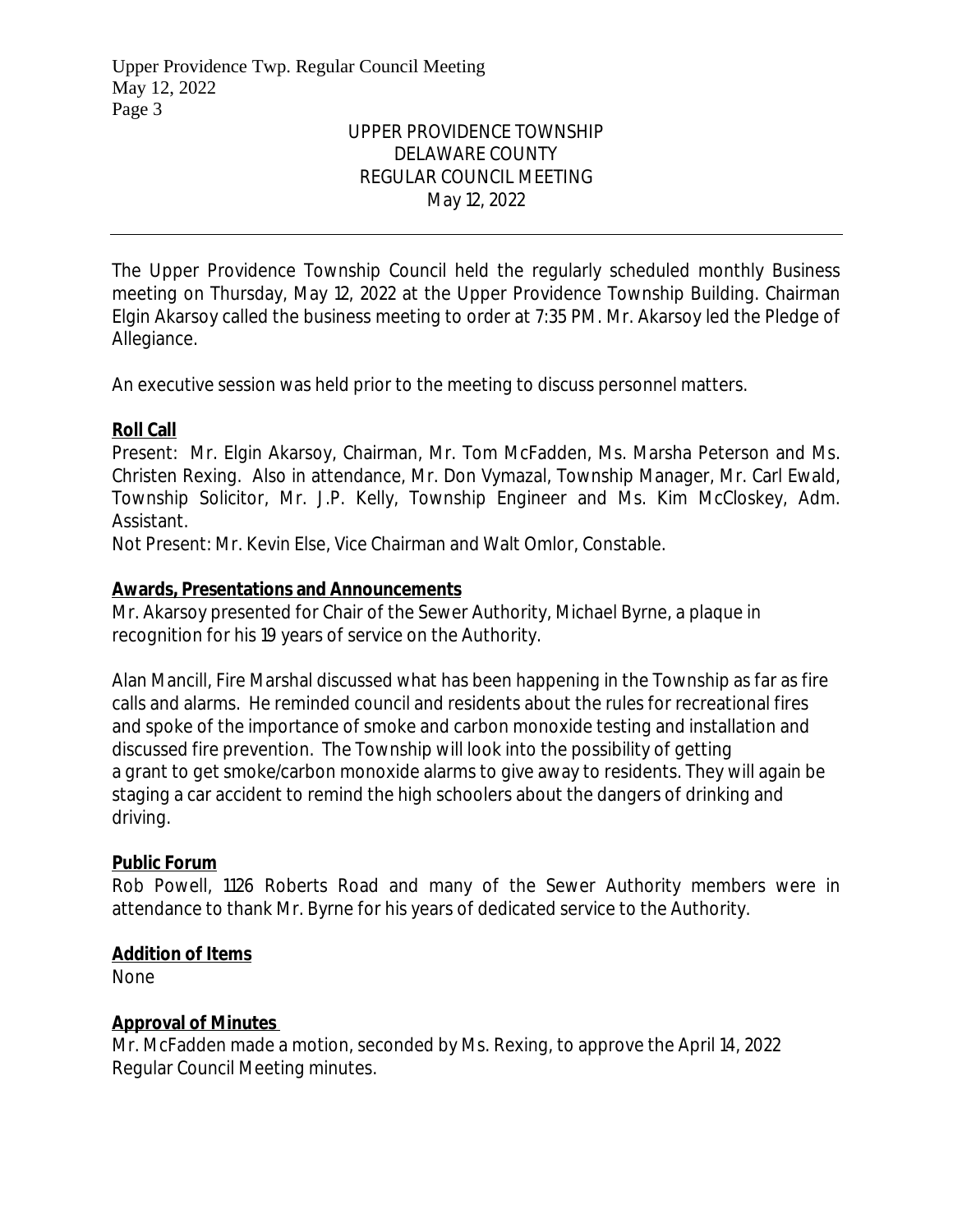| Mr. McFadden | Abstain | Ms. Rexing  | Yes |
|--------------|---------|-------------|-----|
| Ms. Peterson | Yes     | Mr. Akarsoy | Yes |

Motion approved 3-0; 1 abstained

Mr. Else made a motion, seconded by Ms. Rexing, to approve the April 28, 2022 Council Committees Meeting minutes.

| Mr. McFadden | Yes | Ms. Rexing  | Yes |
|--------------|-----|-------------|-----|
| Ms. Peterson | Yes | Mr. Akarsoy | Yes |

Motion approved 4-0

### **Municipal Boards, Authorities, Commissions and Committees**

No vacancies.

## **Zoning, Subdivision and Land Development Media Little League Lighting**

Mr. Ewald advised Council that this plan is for lighting of one field, the major league field, on the Springton Lake Middle School Little League area as recommended by the Township Planning Commission at their April 25, 2022 meting with the following conditions:

- Provide electric plans and clarify that it is for 4 poles on the major field only;
- Provide curfew time in season which is defined as April July at 10 pm and out of season is 9 pm;
- Their willingness to provide up to 6 fast growing trees as a buffer, if requested ;
- Meet all recommendation of the Township Engineer's letter dated April 22, 2022;
- Note that if they seek addition lighting they will have to re-apply;
- They are seeking Preliminary/Final which would require a waiver from the SDLD Ordinance to approve doing Preliminary and Final at the same time;
- They must demonstrate satisfactorily to the Township Engineer that they will comply with the Nuisance Ordinance and that they are night contributing to light pollution to the neighboring properties.

Josh Steinberg, President and Tom Furman from Media Little League were present to present to answer any questions.

Mr. McFadden noted that no neighbors were against this project at the School Board Meeting and only 1 neighbor had a concern at the Township Planning Meeting.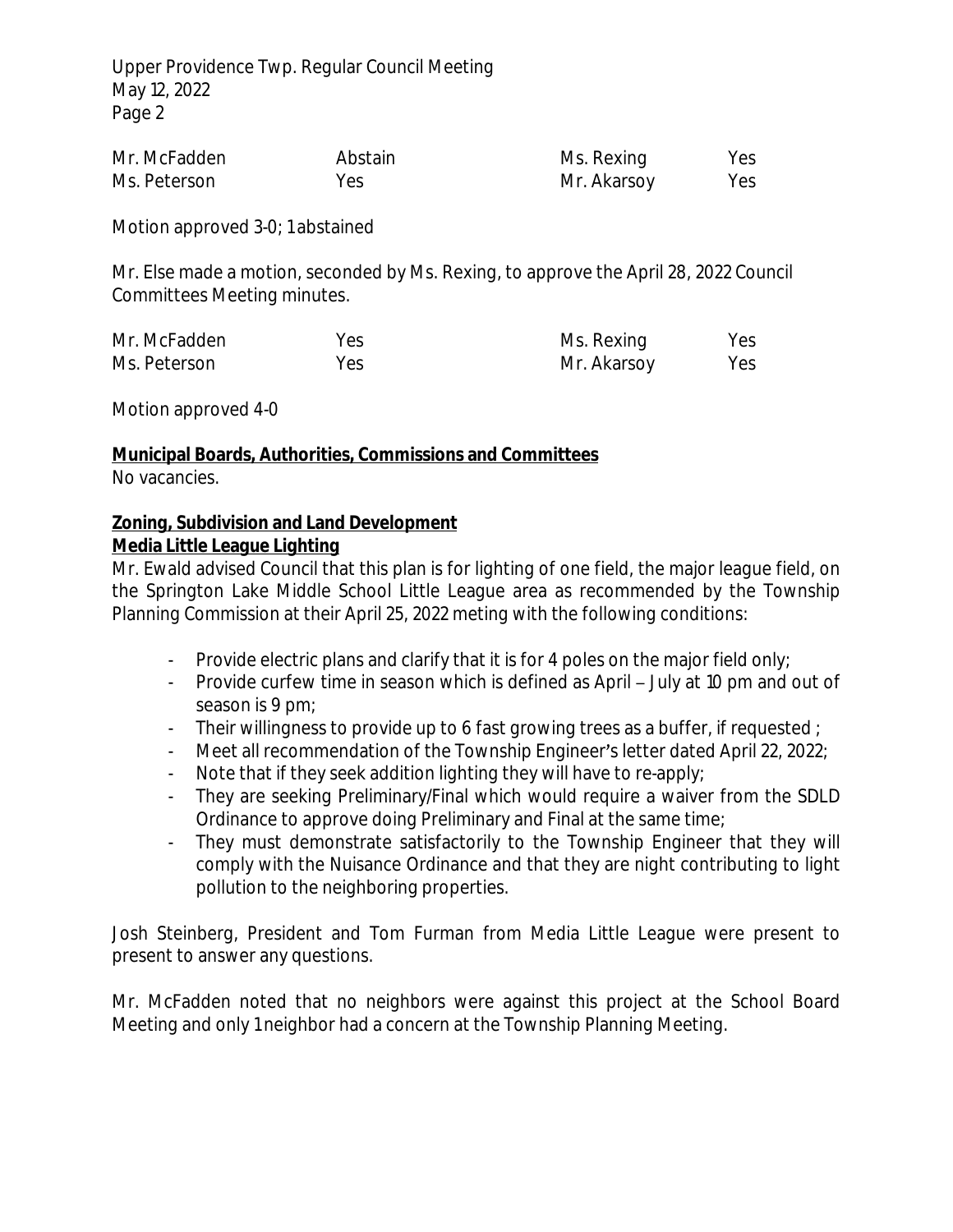Mr. Akarsoy made a motion, seconded by Mr. McFadden to approve the Waiver of the SDLD Ordinance to allow for Preliminary/Final at the same time and approve the application contingent on the following:

- Compliance with all of the Planning Commission comments from the April 4, 2022 letter to applicants;
- Compliance with the Township Engineer's letter dated April 22. 2022;
- Demonstrate satisfactorily to the Township Engineer that they will comply with the Nuisance Ordinance prior to building permits being issued

| Mr. McFadden | Yes | Ms. Rexing  | Yes |
|--------------|-----|-------------|-----|
| Ms. Peterson | Yes | Mr. Akarsoy | Yes |

Motion approved 4-0

# **The Woods at Rose Tree – Preliminary SDLD**

Mr. Ewald advised council that this is a resubmission for Preliminary approval for the 8 single family homes SDLD application on the two parcels between Kirk Lane and Highland Avenue. If approved this will move forward to Final. They are asking for two waivers. One is for SWM, they are requesting to follow the new SWM Ordinance as recommended by the Township Engineer because it reconciles the impact of two conflicting Ordinance sections in the Township's SDLD. The second waiver is they are proposing not to construct sidewalks on Kirk Lane. They are requesting a waiver for the sidewalk requirements with a fee in lieu of. The amount was discussed and will be determined during Final approval.

They have resolved most of the requirements in the Township Engineer's review letter dated April 21, 2022 or noted that they will comply.

Adam Powell, Engineer, George Palomba, Applicants and Timothy Sullivan, Attorney for Applicants were present to answer any questions. Mr. Powell talked about the "sidewalk to nowhere" and why they are requesting the waiver. The neighbors do not want the sidewalk. They did meet with the 4 abutting neighbors to discuss any issues and concerns. They will need to apply for external permits.

Mr. McFadden made a Motion, seconded by Ms. Peterson to grant a waiver from the SWM regulations to resolve the conflict between the SDLD provisions.

| Mr. McFadden | Yes | Ms. Rexing  | Yes |
|--------------|-----|-------------|-----|
| Ms. Peterson | Yes | Mr. Akarsoy | Yes |

Motion approved 4-0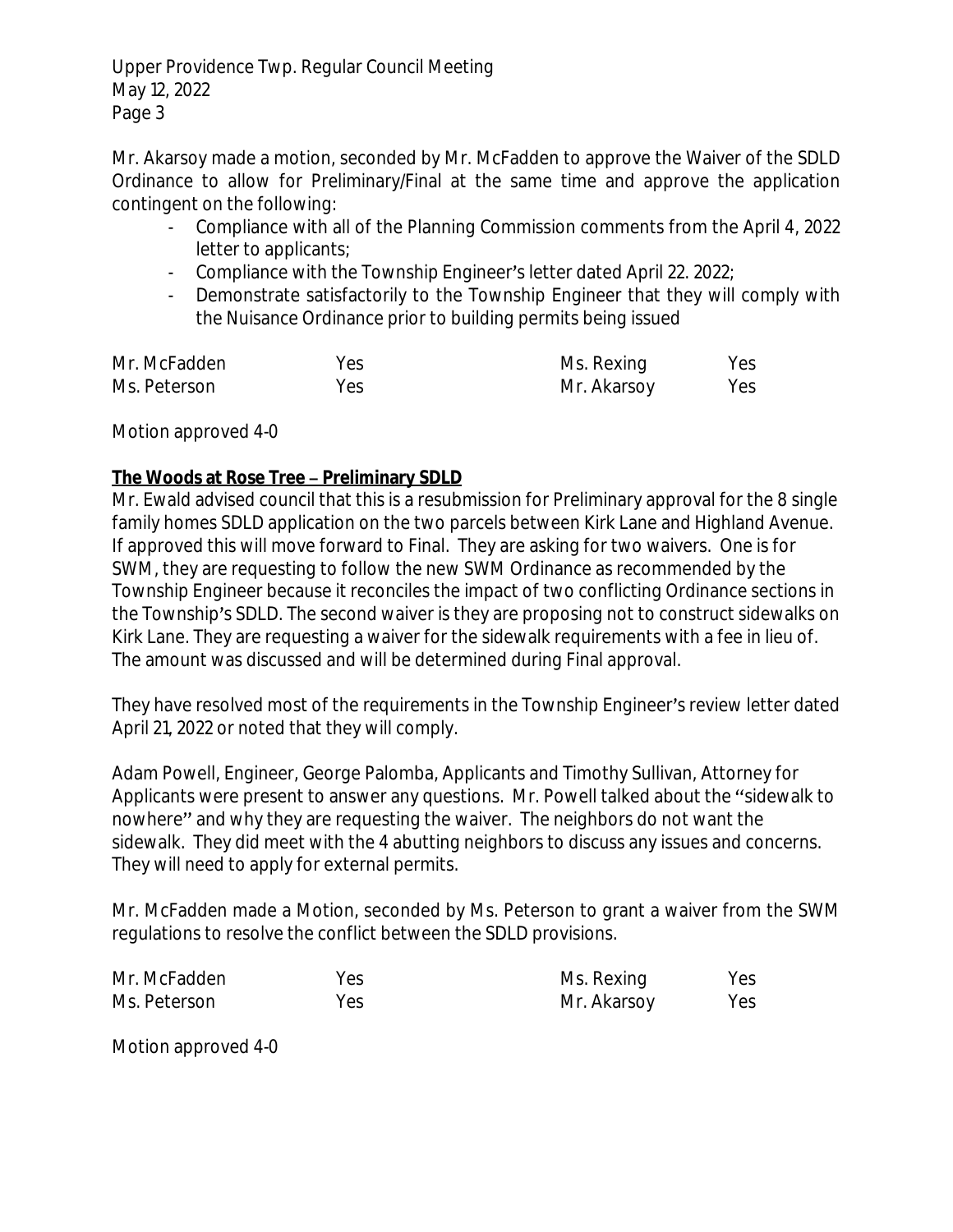Mr. McFadden made a Motion, seconded by Ms. Peterson to approve the request for a waiver for sidewalks with fee in lieu of to be paid by the developer. The amount will be decided at a Final and recommended by the Township Engineer.

| Mr. McFadden | Yes | Ms. Rexing  | Yes |
|--------------|-----|-------------|-----|
| Ms. Peterson | Yes | Mr. Akarsoy | Yes |

Motion approved 4-0

Mr. McFadden made a Motion, seconded by Ms. Peterson to grant Preliminary approval of the SDLD application conditioned on compliance with the Township Engineer's review letter dated April 22, 2022.

| Mr. McFadden | Yes | Ms. Rexing  | Yes |
|--------------|-----|-------------|-----|
| Ms. Peterson | Yes | Mr. Akarsoy | Yes |

Motion approved 4-0

#### **New Business**

#### **Voucher List for April 2022**

Ms. Else made a motion, seconded by Ms. Peterson, to approve the voucher list for April 2022 in the amount of \$385,414.13.

| Mr. McFadden | Yes | Ms. Rexing  | Yes |
|--------------|-----|-------------|-----|
| Ms. Peterson | Yes | Mr. Akarsoy | Yes |

Motion approved 4-0

### **Awarding Road Program 2022**

Ms. McFadden made a motion, seconded by Mr. Akarsoy, to approve awarding the bid for the 2022 Road Program to AF Damon, Inc., in the amount of \$399,103.50, as recommended by the Township Engineer.

| Mr. McFadden | Yes | Ms. Rexing  | Yes |
|--------------|-----|-------------|-----|
| Ms. Peterson | Yes | Mr. Akarsoy | Yes |

Motion approved 4-0

### **Ordinance 538 – First Reading**

Mr. McFadden made a Motion, seconded by Mr. Akarsoy o approve the first reading of Ordinance 538 – to amend Chapter 1460, of the Code of the Township of Upper Providence to update the Township's adoption of the International Property Maintenance Code to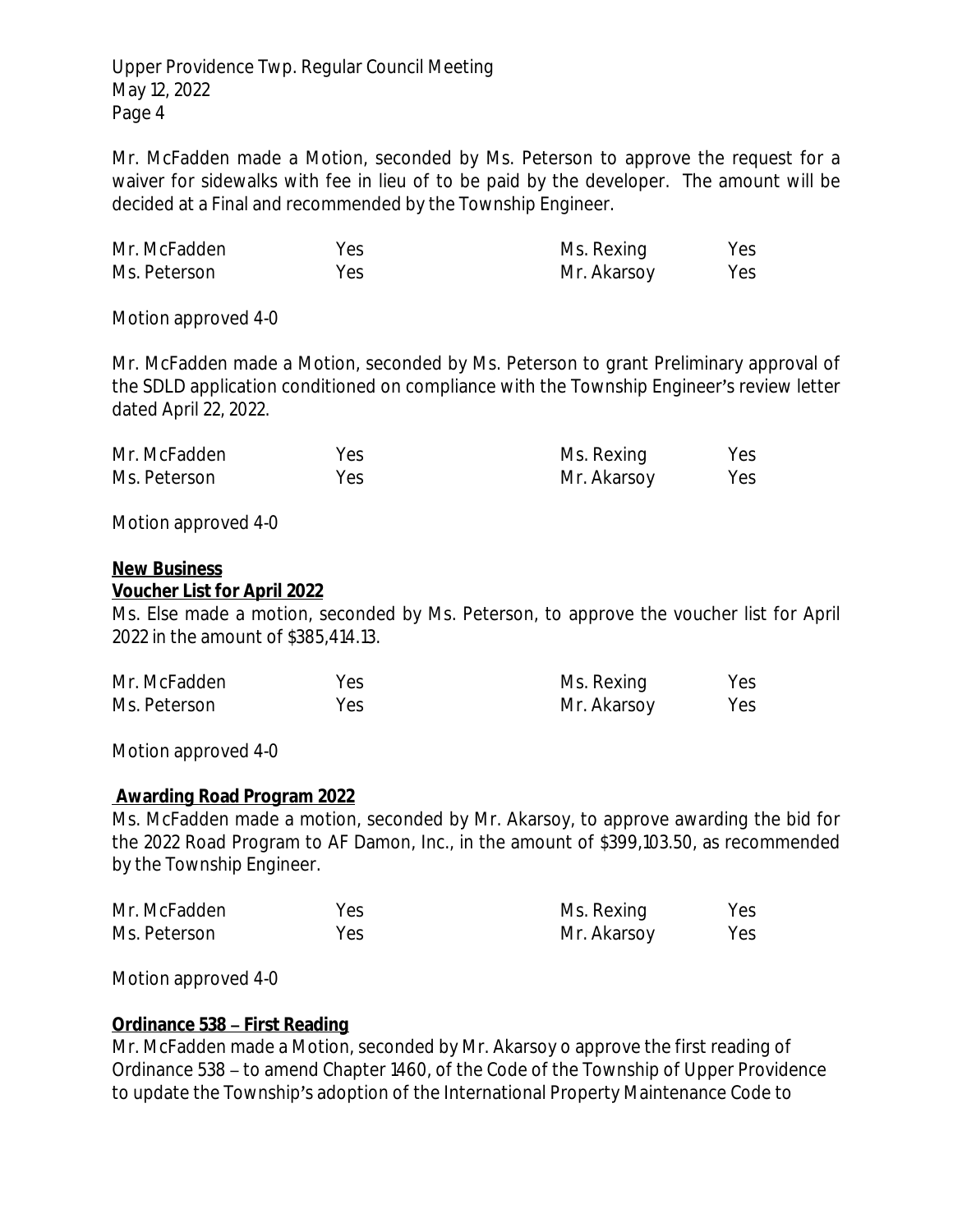adopt the 2021 Edition and to amend the Township's insertions and amendments to the International Property Maintenance Code.

Discussion: This will update of to the 2021 version from the 2006 version.

| Mr. McFadden | Yes | Ms. Rexing  | Yes |
|--------------|-----|-------------|-----|
| Ms. Peterson | Yes | Mr. Akarsoy | Yes |

Motion approved 4-0

### **Suspend Summer Committees Meetings**

Mr. McFadden made a Motion, seconded by Ms. Rexing to suspend the June, July and August 2022 Council Committees meetings.

| Mr. McFadden | Yes | Ms. Rexing  | Yes |
|--------------|-----|-------------|-----|
| Ms. Peterson | Yes | Mr. Akarsoy | Yes |

Motion approved 4-0

### **Resolution 2022-20 – WRPP Grant**

Mr. McFadden made a Motion, seconded by Ms. Peterson to approve Resolution 2022-20 allowing the Township Engineer to apply for the Watershed Restoration and Protection (WRPP) Grant of \$245,875.50, 75% of the total cost estimate, from the Commonwealth Financing Authority to be used for the Restoration of Thompson Park. The Township will be responsible for \$81,958.50 or 25% of the total cost estimate.

| Mr. McFadden | Yes | Ms. Rexing  | Yes |
|--------------|-----|-------------|-----|
| Ms. Peterson | Yes | Mr. Akarsoy | Yes |

Motion approved 4-0

### **Purchase Highway Truck**

Mr. McFadden made a Motion, seconded by Ms. Peterson to approve the purchase of a 2022 F250 Super Duty truck with plow and safety add-ons in the amount of \$46,644.00 for the Highway Department.

| Mr. McFadden | Yes | Ms. Rexing  | Yes |
|--------------|-----|-------------|-----|
| Ms. Peterson | Yes | Mr. Akarsoy | Yes |

Motion approved 4-0

#### **Ordinance 539 Announcement**